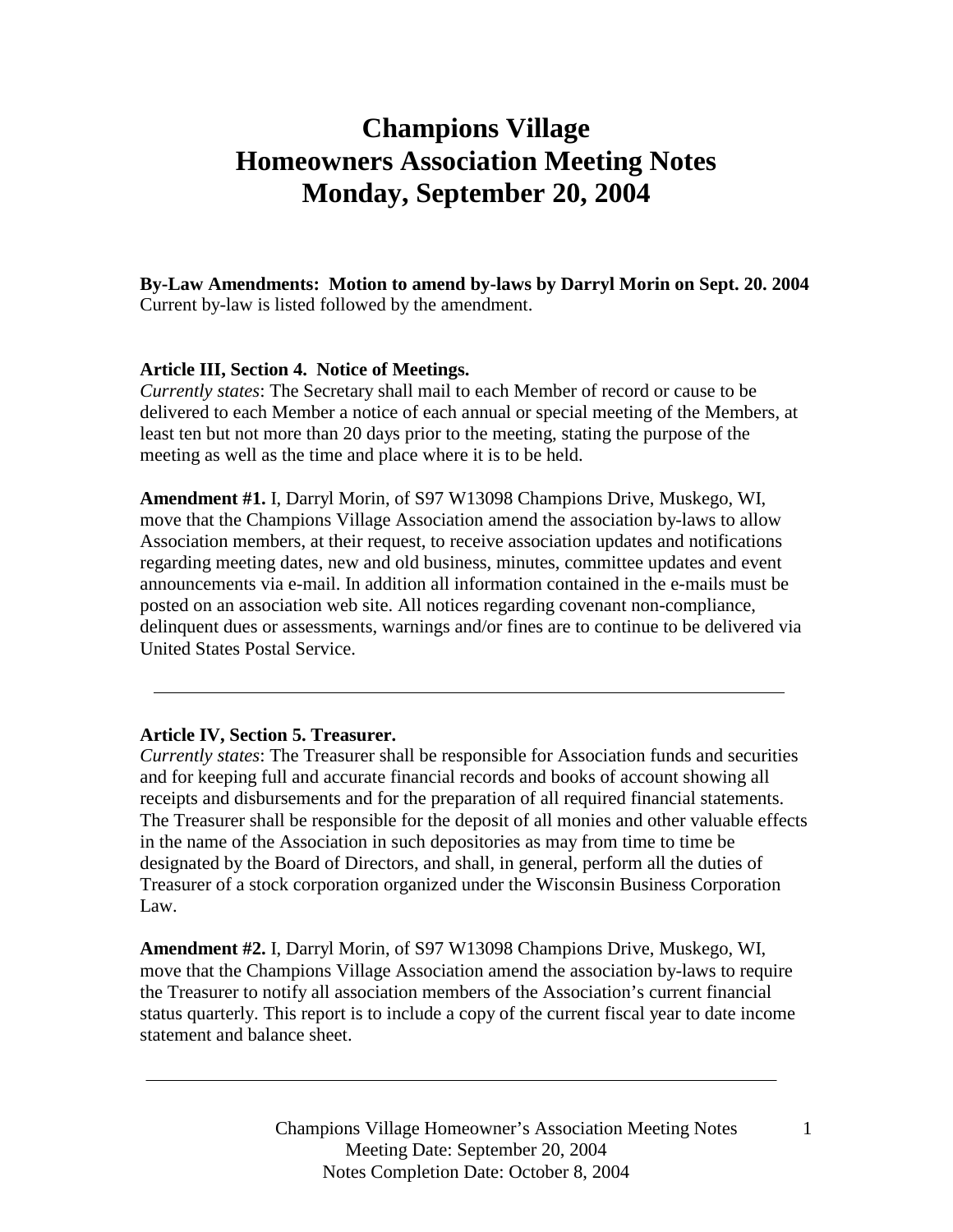## **Article II, Section 3. Managing Agent and Manager.**

*Currently states:* The Board of Directors may employ a managing agent at a compensation established by the Board of Directors to perform such duties and services as the Board of Directors shall authorize.

# **Article IV. Section 6. Agreements, Contracts, Deeds, Checks, etc.**

*Currently states:* All agreements, contracts, deeds, leases, checks and other instruments of the Association may be executed by any officer or by such other person or persons as may be designated by the Board of Directors.

**Amendment #3.** I, Darryl Morin, of S97 W13098 Champions Drive, Muskego, WI, move that the Champions Village Association amend the association by-laws to require the signature of the President and the Treasurer for any financial document including checks and contracts as well as any banking transaction including withdrawals, account transfers, investments, etc. If either is not available and the business is time critical, the Vice President or a member of the Board of Directors may sign in place of the President or Treasurer.

## **Article IV, Section 2. President.**

*Currently states:* The President shall be the chief executive officer of the Association and shall preside at all meetings of the Members and of the Board of Directors. The President shall have all of the general powers and duties of the President of a stock corporation organized under the Wisconsin Business Corporation Law, including, but not limited to, the power to appoint Members to any committee which is established under these By-laws.

## **Article IV, Section 5. Treasurer. (see above)**

**Amendment #4.** I, Darryl Morin, of S97 W13098 Champions Drive, Muskego, WI, move that the Champions Village Association amend the association by-laws to require the position of President and Treasurer to be held by different people in that the same person may not serve in both capacities concurrently.

## **Article II, Section 3. Managing Agent and Manager. (see above) Article IV, Section 6. (see above)**

**#5.** I, Darryl Morin, of S97 W13098 Champions Drive, Muskego, WI, move that the Champions Village Association amend the association by-laws to require that any purchase of products and/or services valued at over \$500 be put out to bid and that no less than three bids must be received in writing before a purchase decision can be made.

> Champions Village Homeowner's Association Meeting Notes 2 Meeting Date: September 20, 2004 Notes Completion Date: October 8, 2004